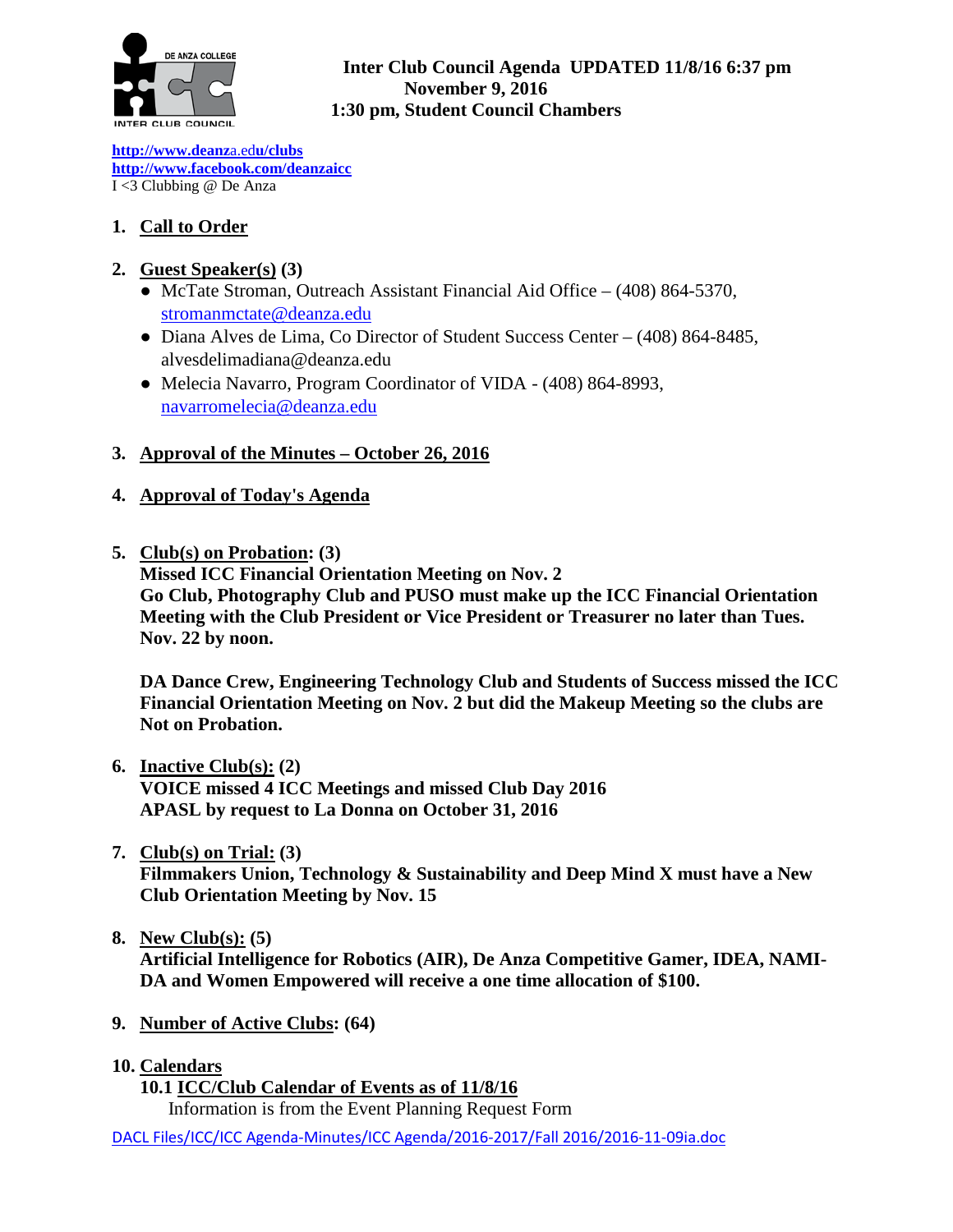(**New Information in Bold**/ \* Money collected)

- **Nov. 8 Club Activity hosted by Marketing Club – 8:00 pm – 10:00 pm – PE21**
- **Nov. 10 Outreach hosted by InterVarsity Christian Fellowship – 9:30 am – 2:30 pm – Main Quad**
- Nov. 10 Neon Party (Fall Dance) 7:00 pm 10:00 pm Conference Room A&B
- **Nov. 17 Henna Booth hosted by DSA – 12:00 pm – 1:00 pm – Main Quad**
- **Nov. 17 Diwali Festival hosted by DSA – 6:00 pm – 10:30 pm – SCCA**
- **Nov. 18 Guest Speaker Event hosted by Marketing Club – 12:30 pm – 2:30 pm – Fireside Room**
- Nov. 19 Discussion to recent exposure trip to the Philippines  $-6:30$  pm  $-9:30$  pm  $-$ Conference Room B
- **10.2 DASB Calendar of Events as of 11/8/16**

Information is from the Event Planning Request Form

(**New Information in Bold**/ \* Money collected)

Nov. 17 Movie Night "Zootopia" – 6:30 pm – 9:00 pm – S Quad Grass Area, Conference Room A&B in case of rain

#### **11. ICC/Club Account Balance Status as of 11/8/16 (New Information in Bold)**

| $(\#41 - 54730)$ | \$6,659.00  |
|------------------|-------------|
| $(#41-54720)$    | \$1,700.00  |
| $(#44-4289)$     | \$5,499.21  |
| $(#41-54600)$    | \$10,700.00 |
| $(\#44-4300)$    | \$10,892.73 |
| $(H44-4310)$     | \$11,194.38 |
| $(H44-4320)$     | \$2,474.06  |
|                  |             |

#### **12. Club Constitution(s) Updated**

**Biology Club had changed club officers' position, and amendment changes were reviewed by ICC Chairs at ICC Agenda Meeting on October 21. Cross Cultural Partners Club (CCPC) made changed to their constitution that were reviewed at the ICC Agenda Meeting on November 7.**

#### **13. Business**

|  | 13.1 Concessions for Dec. 3                                                                                                                                                                                                                                                                                       | (Info/Action) |
|--|-------------------------------------------------------------------------------------------------------------------------------------------------------------------------------------------------------------------------------------------------------------------------------------------------------------------|---------------|
|  | 13.2 Budget Request                                                                                                                                                                                                                                                                                               | (Info/Action) |
|  | a. Hello World! Code Squad is requesting budget request of \$188.00 from                                                                                                                                                                                                                                          |               |
|  | Club/ICC Allocation Account #41-54730 to Hello World! Code Saquad #4                                                                                                                                                                                                                                              |               |
|  | $\mathcal{L}$ 4.4 $\mathcal{L}$ 0.4 $\mathcal{L}$ 0.4 $\mathcal{L}$ 0.4 $\mathcal{L}$ 1.4 $\mathcal{L}$ 4.4 $\mathcal{L}$ 4.4 $\mathcal{L}$ 0.4 $\mathcal{L}$ 0.0 $\mathcal{L}$ 0.5 $\mathcal{L}$ 1.4 $\mathcal{L}$ 1.4 $\mathcal{L}$ 4.4 $\mathcal{L}$ 0.4 $\mathcal{L}$ 0.0 $\mathcal{L}$ 0.4 $\mathcal{L}$ 1.4 |               |

Club/ICC Allocation Account #41-54730 to Hello World! Code Saquad #41- 54469-4010 \$50.00 for Supplies, #41-54469-4013 \$126.00 for Promotional Stickers and #41-54469-5922 \$12.00 for Web Support. **Repeated** 

|                    | Request  | Recommendatio |
|--------------------|----------|---------------|
| $4010$ /Supplies   | \$50.00  | \$50.00       |
| 4013 /Promotional  | \$126.00 | \$126.00      |
| 5922 / Web Support | \$12.00  | \$12.00       |
| Total              | \$188.00 | \$188.00      |

If approved the Club/ICC Allocation Account #41-54730 balance will be \$6,471.00

b. Union of Student Scholars is requesting budget request of \$370.00 from Club/ICC Allocation Account #41-54730 to Union of Student Scholars #41-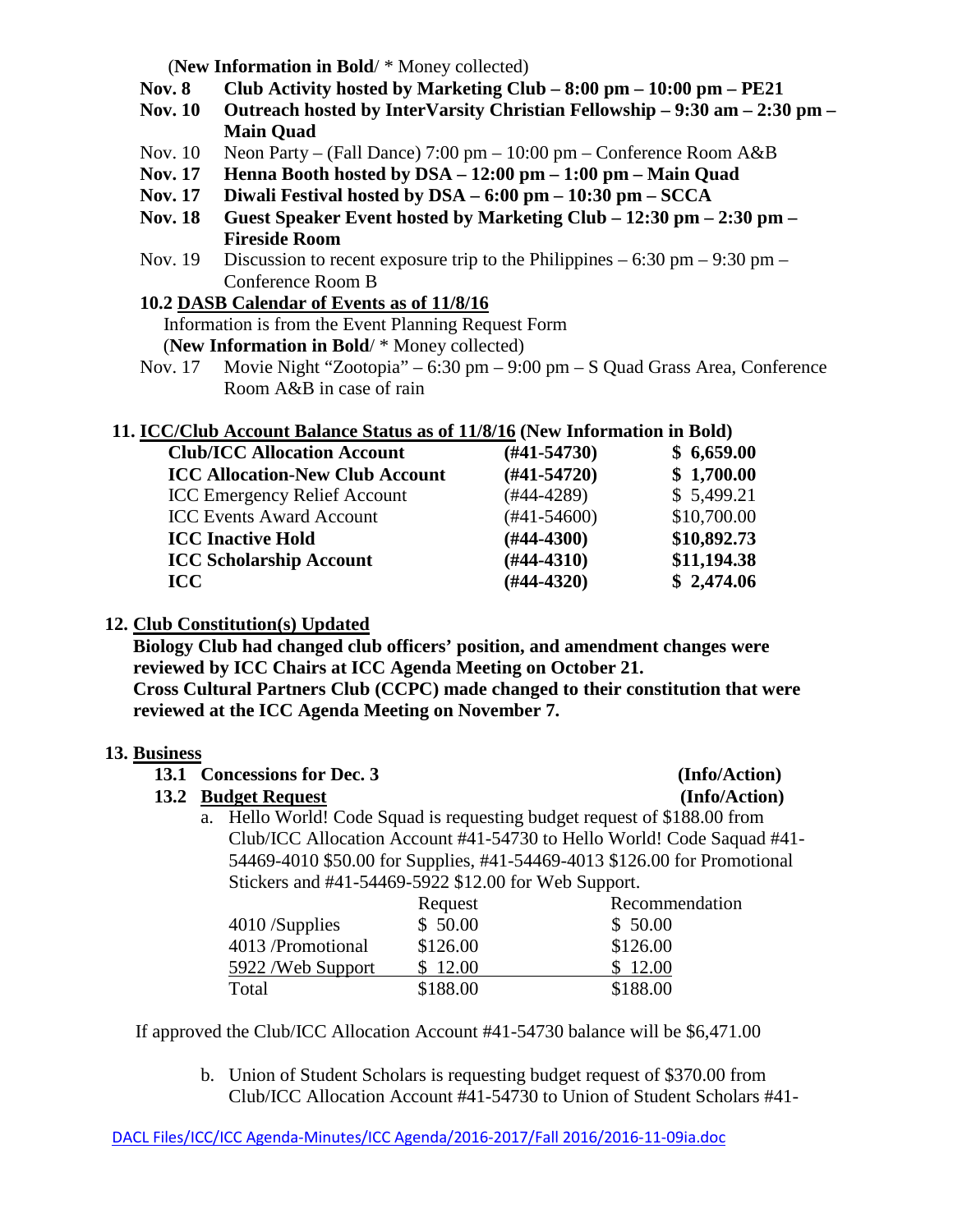| 54875-4010 \$250.00 for Supplies and #41-54875-4013 \$120.00 for Promotional |          |                |  |
|------------------------------------------------------------------------------|----------|----------------|--|
| Banner.                                                                      |          |                |  |
|                                                                              | Request  | Recommendation |  |
| 4010/Supplies                                                                | \$250.00 | \$250.00       |  |
| 4013 /Promotional                                                            | \$120.00 | \$120.00       |  |

If approved the Club/ICC Allocation Account #41-54730 balance will be \$6,101.00

Total \$370.00 \$370.00

c. The De Anza Network Scholars is requesting budget request of \$95.00 from Club/ICC Allocation Account #41-54730 to The De Anza Network #41-54449- 5745 \$75.00 for Advertisement and #41-54449-5922 \$20.00 for Web Support Request Recommendation 5745 /Advertisement \$ 75.00 \$ 75.00

| $5/45$ /Advertisement | 3/5.00   | \$ 75.00 |
|-----------------------|----------|----------|
| 5922 / Web Support    | \$ 20.00 | \$ 20.00 |
| Total                 | \$95.00  | \$95.00  |

If approved the Club/ICC Allocation Account #41-54730 balance will be \$6,006.00

d. Tech and Business Association is requesting budget request of \$184.00 from Club/ICC Allocation Account #41-54730 to Tech and Business Association #41- 54815-4010 \$134.00 for Supplies and #41-54815-5745 \$50.00 for Club Advertisement.

|                     | Request  | Recommendation |
|---------------------|----------|----------------|
| 4010/Supplies       | \$134.00 | \$134.00       |
| 5745 /Advertisement | \$ 50.00 | \$50.00        |
| Total               | \$184.00 | \$184.00       |

If approved the Club/ICC Allocation Account #41-54730 balance will be \$5,822.00

e. Artificial Intelligence for Robotics is requesting budget request of \$300.00 from Club/ICC Allocation Account #41-54730 to AIR #41-54510-4010 \$250.00 for Supplies and #41-54510-5922 \$50.00 for Web Support.

|                    | Request  | Recommendation |
|--------------------|----------|----------------|
| $4010 /$ Supplies  | \$250.00 | \$250.00       |
| 5922/Advertisement | \$ 50.00 | \$50.00        |
| Total              | \$300.00 | \$300.00       |

If approved the Club/ICC Allocation Account #41-54730 balance will be \$5,522.00

- **13.3 Breast Cancer Walk Drawing 2@\$50 (info/Action) Congratulations VSA winning \$50 for bringing the most people Auto Tech, CCPC, DSA, MOA**
- **13.4 ICC Financial Orientation Meeting Test Drawing 2@\$25 (Info/Action) Anime Club, CSSA, Cheer and Dance, KSA, JAA, LEAD**

#### **14. Reports**

ICC Chairperson: Nicole Bu DASB Liaison: TBA

ICC Chair of Finance: Uyen Pham ICC Advisor: La Donna Yumori-Kaku

DACL Files/ICC/ICC Agenda-Minutes/ICC Agenda/2016-2017/Fall 2016/2016-11-09ia.doc